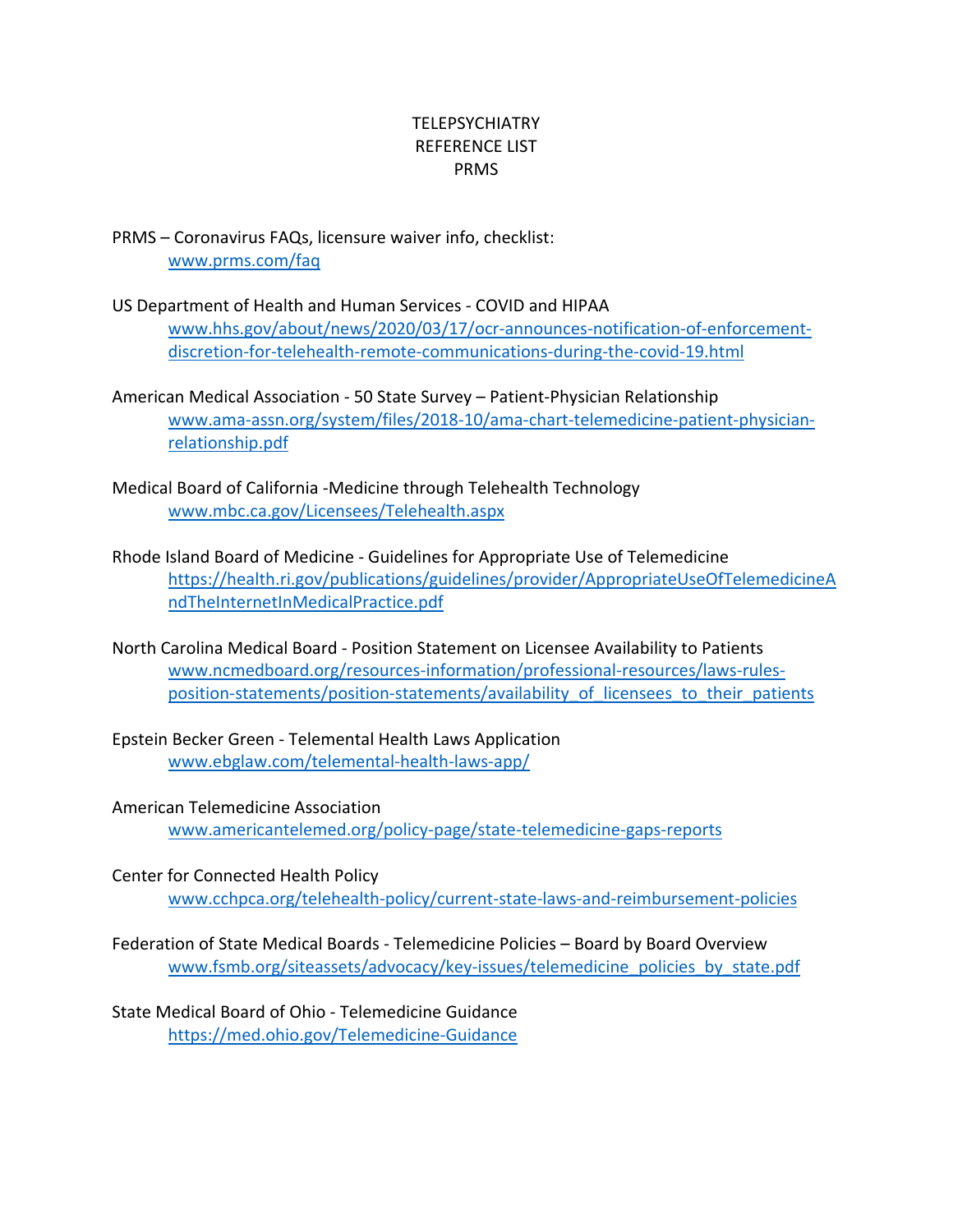Federation of State Medical Boards - Safe Practice of Telemedicine Guidelines

[www.fsmb.org/siteassets/advocacy/news-releases/2014/fsmb-telemedicine-policy](http://www.fsmb.org/siteassets/advocacy/news-releases/2014/fsmb-telemedicine-policy-news-release.pdf)[news-release.pdf](http://www.fsmb.org/siteassets/advocacy/news-releases/2014/fsmb-telemedicine-policy-news-release.pdf)

American Psychiatric Association - Resource Document on Telepsychiatry and Related Technologies in Clinical Psychiatry

[www.psychiatry.org/File%20Library/Psychiatrists/Directories/Library-and-](http://www.psychiatry.org/File%20Library/Psychiatrists/Directories/Library-and-Archive/resource%20documents/Resource-2014-%20Telepsychiatry-Clinical-Psychiatry.pdf)[Archive/resource documents/Resource-2014-](http://www.psychiatry.org/File%20Library/Psychiatrists/Directories/Library-and-Archive/resource%20documents/Resource-2014-%20Telepsychiatry-Clinical-Psychiatry.pdf) Telepsychiatry-Clinical-Psychiatry.pdf

Journal of the American Academy of Child & Adolescent Psychiatry - Practice Parameter for Telepsychiatry with Children and Adolescents

[https://www.jaacap.org/article/S0890-8567\(08\)60154-9/abstract](https://www.jaacap.org/article/S0890-8567(08)60154-9/abstract)

American Telemedicine Association - Practice Guidelines for Telemental Health with Children and Adolescents

[www.americantelemed.org/resources/practice-guidelines-for-telemental-health-with](http://www.americantelemed.org/resources/practice-guidelines-for-telemental-health-with-children-and-adolescents/)[children-and-adolescents/](http://www.americantelemed.org/resources/practice-guidelines-for-telemental-health-with-children-and-adolescents/)

National Association of State Controlled Substances Authorities (NASCSA) [www.nascsa.org/stateprofiles.htm](http://www.nascsa.org/stateprofiles.htm)

US Department of Justice – Drug Enforcement Administration – Diversion Control Division [www.deadiversion.usdoj.gov/GDP/\(DEA-DC-](http://www.deadiversion.usdoj.gov/GDP/(DEA-DC-018)(DEA067)%20DEA%20state%20reciprocity%20(final)(Signed).pdf)[018\)\(DEA067\)%20DEA%20state%20reciprocity%20\(final\)\(Signed\).pdf](http://www.deadiversion.usdoj.gov/GDP/(DEA-DC-018)(DEA067)%20DEA%20state%20reciprocity%20(final)(Signed).pdf)

US Department of Justice – Drug Enforcement Administration – Diversion Control Division – COVID-19

[www.deadiversion.usdoj.gov/coronavirus.html](http://www.deadiversion.usdoj.gov/coronavirus.html)

US Department of Justice – Drug Enforcement Administration – Diversion Control Division - Prescribing Controlled Substances During the COVID-19 Public Health Emergency [www.deadiversion.usdoj.gov/GDP/\(DEA-DC-](http://www.deadiversion.usdoj.gov/GDP/(DEA-DC-023)(DEA075)Decision_Tree_(Final)_33120_2007.pdf#search=decision%20tree)023)(DEA075)Decision Tree (Final) 33120 2007.pdf#search=decision%20tree

US Department of Justice – Drug Enforcement Administration – Diversion Control Division - Use of Telemedicine in Medication Assisted Treatment

[www.hhs.gov/opioids/sites/default/files/2018-09/hhs-telemedicine-dea-final-](http://www.hhs.gov/opioids/sites/default/files/2018-09/hhs-telemedicine-dea-final-508compliant.pdf)[508compliant.pdf](http://www.hhs.gov/opioids/sites/default/files/2018-09/hhs-telemedicine-dea-final-508compliant.pdf)

US Department of Health and Human Services - Telemedicine and Prescribing Buprenorphine [www.hhs.gov/opioids/sites/default/files/2018-09/hhs-telemedicine-hhs-statement](http://www.hhs.gov/opioids/sites/default/files/2018-09/hhs-telemedicine-hhs-statement-final-508compliant.pdf)[final-508compliant.pdf](http://www.hhs.gov/opioids/sites/default/files/2018-09/hhs-telemedicine-hhs-statement-final-508compliant.pdf)